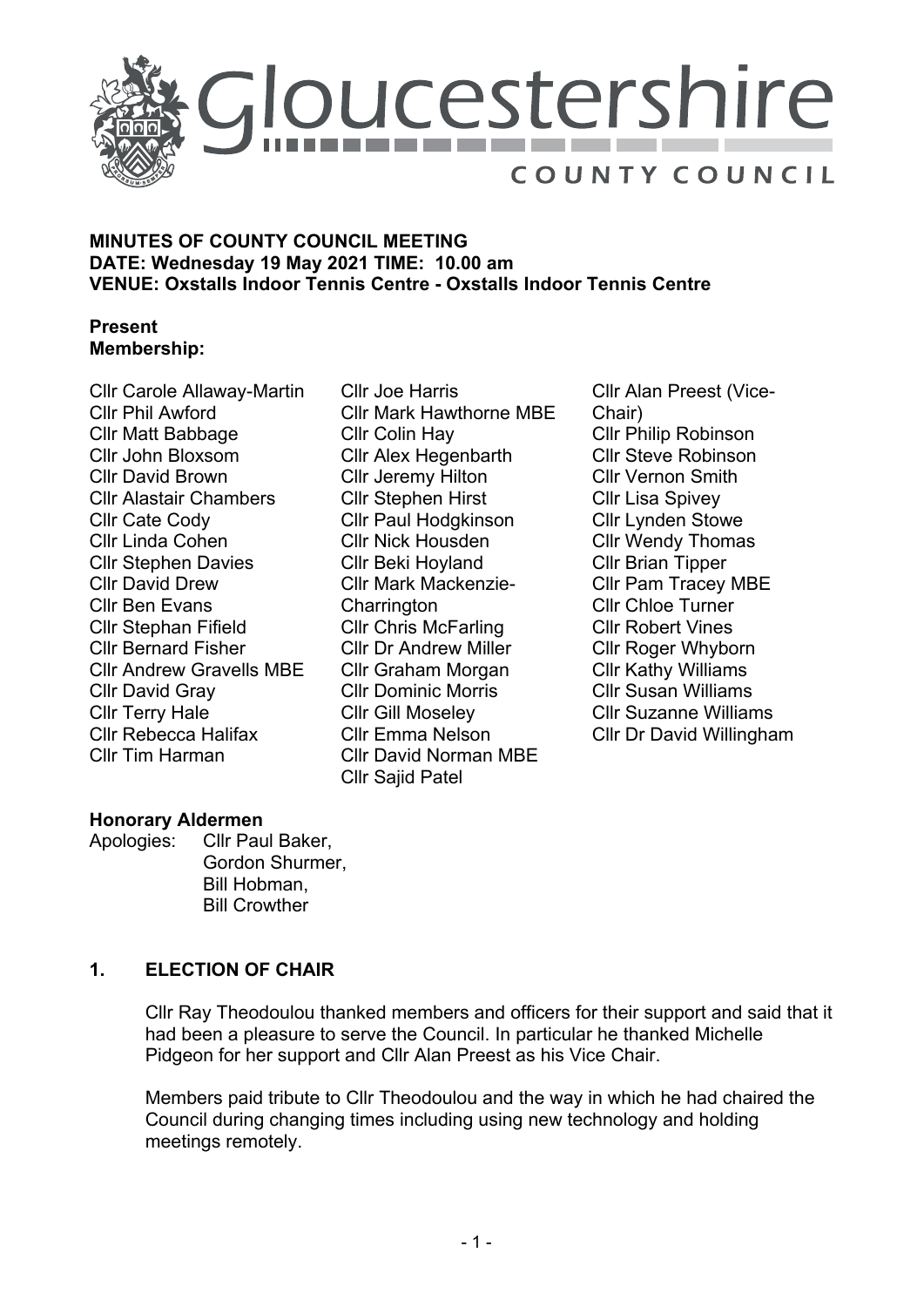Cllr Theodoulou invited nominations or the position of Chair of the Council for 2021/22.

Cllr Alan Preest was proposed and seconded.

There being no other nominations it was:

**RESOLVED** that Cllr Alan Preest be elected as Chair of Council for the 2021/22 civic year.

Cllr Alan Preest made the Declaration of Acceptance of Office.

Cllr Preest thanked members for their support and specifically thanked Cllr Theodoulou wishing him all the best for the future. He stated that the Council represented a diverse and special county and asked that members embraced positivity regardless of political differences. He reminded members that they were here to serve the people of Gloucestershire.

## **2. ELECTION OF THE VICE-CHAIR**

The Chair invited nominations for Vice-Chair of Council for the 2021/22 civic year.

There being no other nominations it was

**RESOLVED** that Cllr Stephen Hirst be appointed Vice-Chair of Council for the 2021/22 civic year.

Cllr Hirst made the Declaration of Acceptance of Office.

Cllr Hirst thanked members for their support stating that he was humbled and that the County Council should be proud of its record of providing services to the great people of the County. He would do all he could to continue that record.

## **3. MINUTES**

The minutes of the meeting held on 17 March 2021 were confirmed and signed as a correct record.

## **4. DECLARATIONS OF INTEREST**

A copy of the declarations of interest is attached to the signed copy of the minutes.

Cllr David Willingham declared a non-prejudicial interest as a member of Cheltenham Borough Council who would also be appointing to the bodies in item 10.

## **5. LEADER OF THE COUNCIL**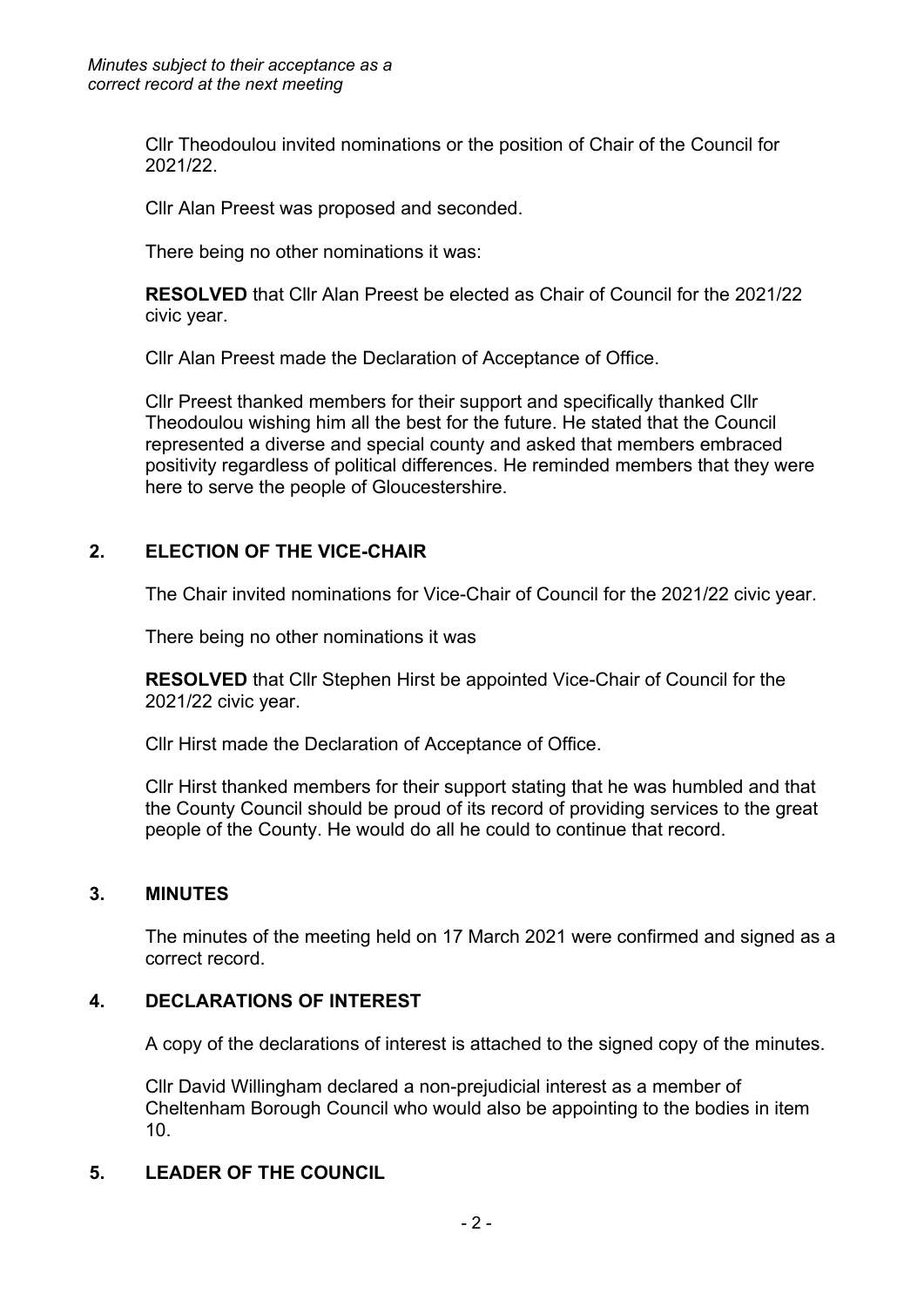The Chair invited nominations for Leader of Council, Cllr Mark Hawthorne was proposed and seconded.

Members commended Cllr Hawthorne for his leadership during the difficult times during the pandemic and his work in helping the Council build back better.

Cllr Paul Hodgkinson spoke that the majority of residents had voted for change. He expressed his disappointment in the electoral system. He hoped that the Conservative leadership had listened to the residents of Gloucestershire and would share responsibility of leadership. He welcomed the 24 new faces to the Council.

There being no other nominations it was:

**RESOLVED** that Cllr Mark Hawthorne be appointed as Leader of the Council for the four year term of the Council.

## **6. CABINET MEMBERSHIP**

Cllr Mark Hawthorne thanked members for their support in appointing him as Leader of Council. He thanked the residents of Gloucestershire for voting in huge numbers and he thanked those officers running the elections for their hard work. He congratulated the new members from all groups. He felt that all members would work together in the best interests of residents. He thanked those members who were not returning and thanked them for all they had done in the past.

He announced that he had appointed the following Cabinet Members:

Cllr Lynden Stowe – Deputy Leader & Cabinet Member for Finance and Change Cllr Stephen Davies – Cabinet Member for Childrens Safeguarding and Early Years Cllr Carole Allaway Martin – Cabinet Member for Adult Social Care Commissioning Cllr Kathy Williams – Cabinet Member for Adult Social Care Delivery Cllr David Gray – Cabinet Member for Environment and Planning Cllr Dave Norman – Cabinet Member for Public Protection, Parking and Libraries Cllr Phil Robinson – Cabinet Member for Economy, Education and Skills Cllr Vernon Smith – Cabinet Member for Highways and Flood Cllr Tim Harman – Cabinet Member for Public Health and Communities

## **7. ANNOUNCEMENTS**

- A) The meeting would be webcast. Members would be maintaining social distancing and wearing masks when circulating round the room.
- B) Information was provided on the fire and evacuation procedure
- C) The Chair welcomed the newly elected members and congratulated returning members on this re-election to the County Council.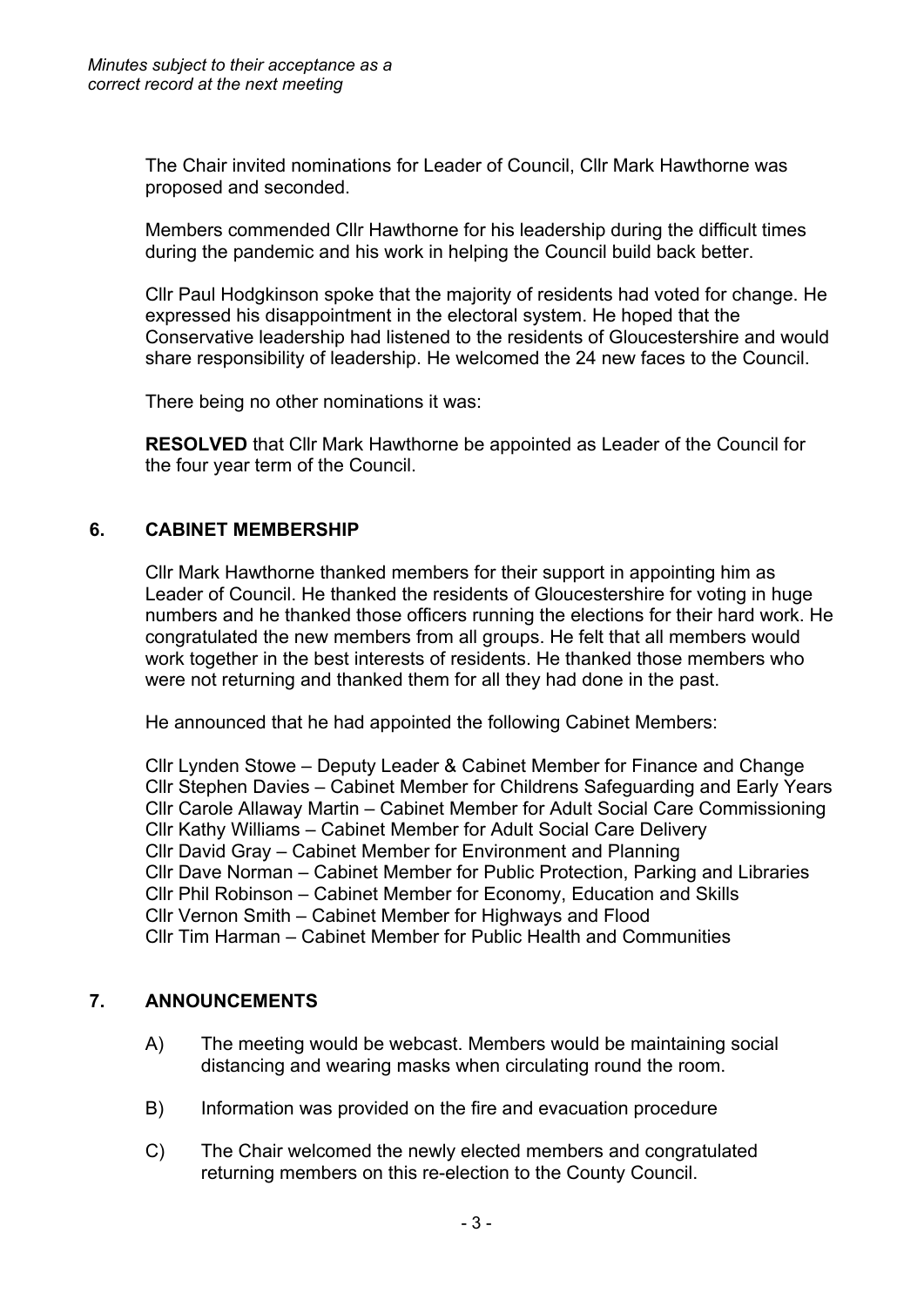D) Wayne Bowcock, Chief Fire Officer, was leaving the Council to become Chief Executive and Fire Officer for Royal Berkshire Fire and Rescue Service. Cllr Dave Norman thanked him for his work and said that he was a very good Chief Fire Officer. He emphasised his professionalism in putting the Fire and Rescue Service back into order after challenging times in recent years.

## **8. PETITIONS**

No petitions were presented.

## **9. COUNCIL COMMITTEES**

Members considered appointments to committees and Police and Crime Panel.

In addition consideration was given to increasing the size of the Economic Growth Scrutiny Committee, Appointments Committee and Pension Committee, and establishing a new scrutiny committee for seven members for the Fire and Rescue Service.

Considering the chairs of the committees, Cllr Paul Hodgkinson outlined that he felt scrutiny committees should be chaired by an opposition member and so had made proposals on that basis. Cllr Mark Hawthorne outlined the success of the current scrutiny process and reiterated his confidence in the Conservative nominations.

There was more than one nomination for the chairs of the following committees:

Corporate Overview and Scrutiny Committee – Cllr Phil Awford and Cllr John Bloxsom

Children and Families Committee – Cllr Andrew Miller and Cllr Ben Evans Economic Growth Scrutiny Committee – Cllr Matt Babbage and Cllr Paul Baker Environment Scrutiny Committee – Cllr Dominic Morris and Cllr Chris McFarling Health Scrutiny Committee – Cllr Andrew Gravells and Cllr David Drew Adult Social Care and Communities Scrutiny Committee – Cllr Stephen Hirst and Cllr Lisa Spivey

On being put to the vote, it was

#### **RESOLVED**

a) To increase the size of the Economic Growth Scrutiny Committee, Appointments Committee and Pension Committee from six to seven members to reflect the requirements of Section 15(5) of the Local Government and Housing Act 1989.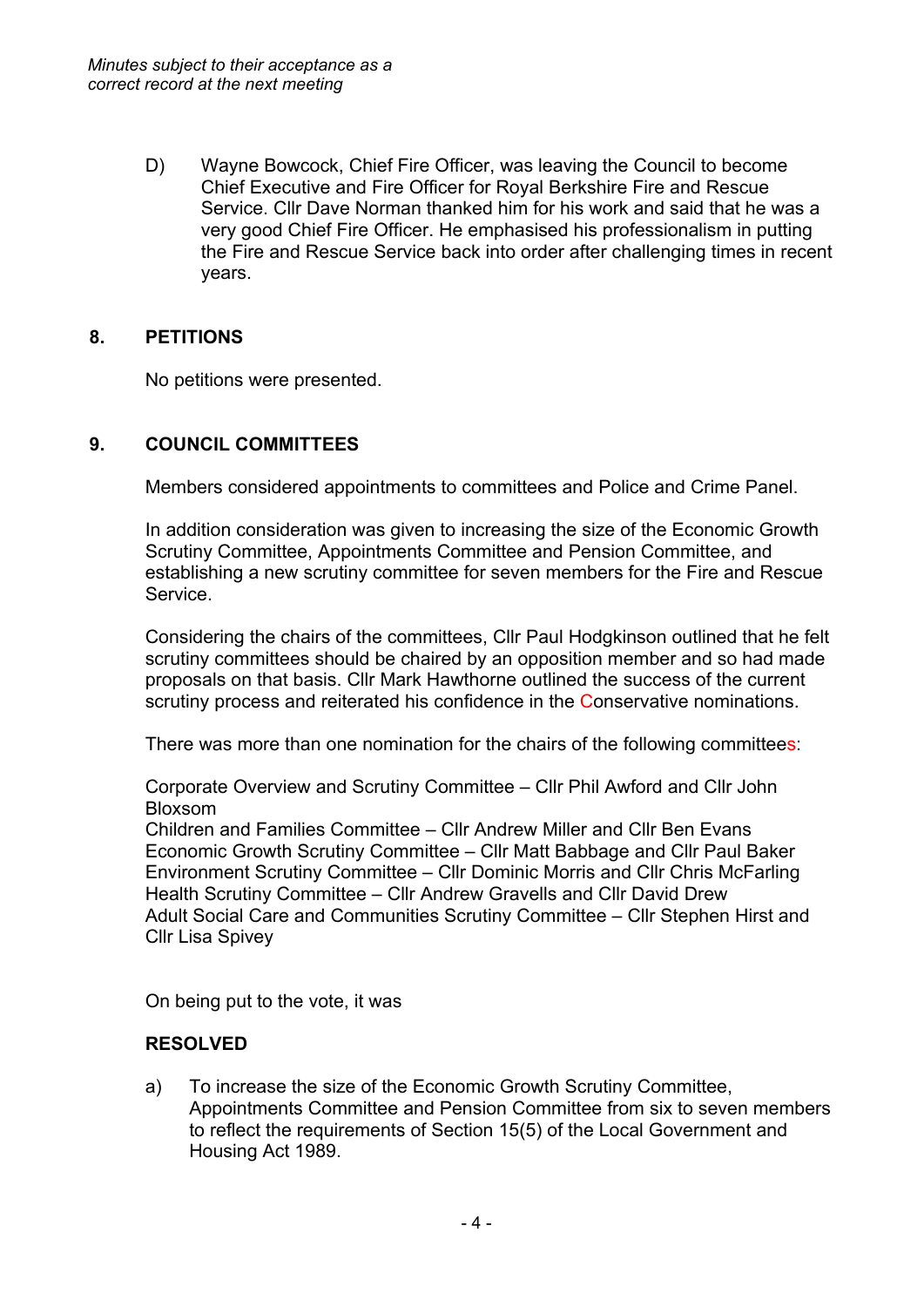- b) To establish a new scrutiny committee of seven members for the Fire and Rescue Service.
- c) That members to be appointed to the committees and Police and Crime Panel as indicated in Appendix 1 of the minutes.
- d) The following chairs of committees appointed:

Corporate Overview and Scrutiny Committee –Cllr Phil Awford Children and Families Scrutiny Committee – Cllr Andrew Miller Environment Scrutiny Committee – Cllr Dom Morris Adult Social Care and Communities Scrutiny Committee – Cllr Stephen Hirst Health Scrutiny Committee – Cllr Andrew Gravells Economic Growth Scrutiny – Cllr Matt Babbage Fire and Rescue – Cllr Jeremy Hilton Audit and Governance Committee – Cllr Colin Hay

## **10. APPOINTMENT OF AN INDEPENDENT MEMBER TO THE AUDIT AND GOVERNANCE COMMITTEE**

Consideration was given to the report of the Head of Democratic Services which recommended the appointed of the Independent Member of the Audit and Governance Committee until the next County Council election in May 2025.

**RESOLVED** to appoint David Clowes as the Independent Member to the Audit and Governance Committee until May 2025.

## **11. INDEPENDENT PERSONS**

Consideration was given to the report of the Director of Policy, Performance and Governance relating to the appointment of Independent Persons. Two Independent Persons had been appointed and had served the County Council extremely well but their term had now come to an end. Rob Ayliffe wished to extend his thanks to Graham Baum and John Milner.

One member raised his concern that there was an under-representation of women and suggested there was an unconscious bias. In response, it was explained there were three applicants and there had been two rounds of recruitment. Reassurance was given that candidates were appointed on the basis of their suitability and skills for the role.

**RESOLVED** to appoint Bernard Barton-Ancliffe and Stephen Pearman as Independent Persons for a four year term until May 2025. Their appointments would be subject to review before May 2025 and they be allowed to serve for a maximum of a further four years.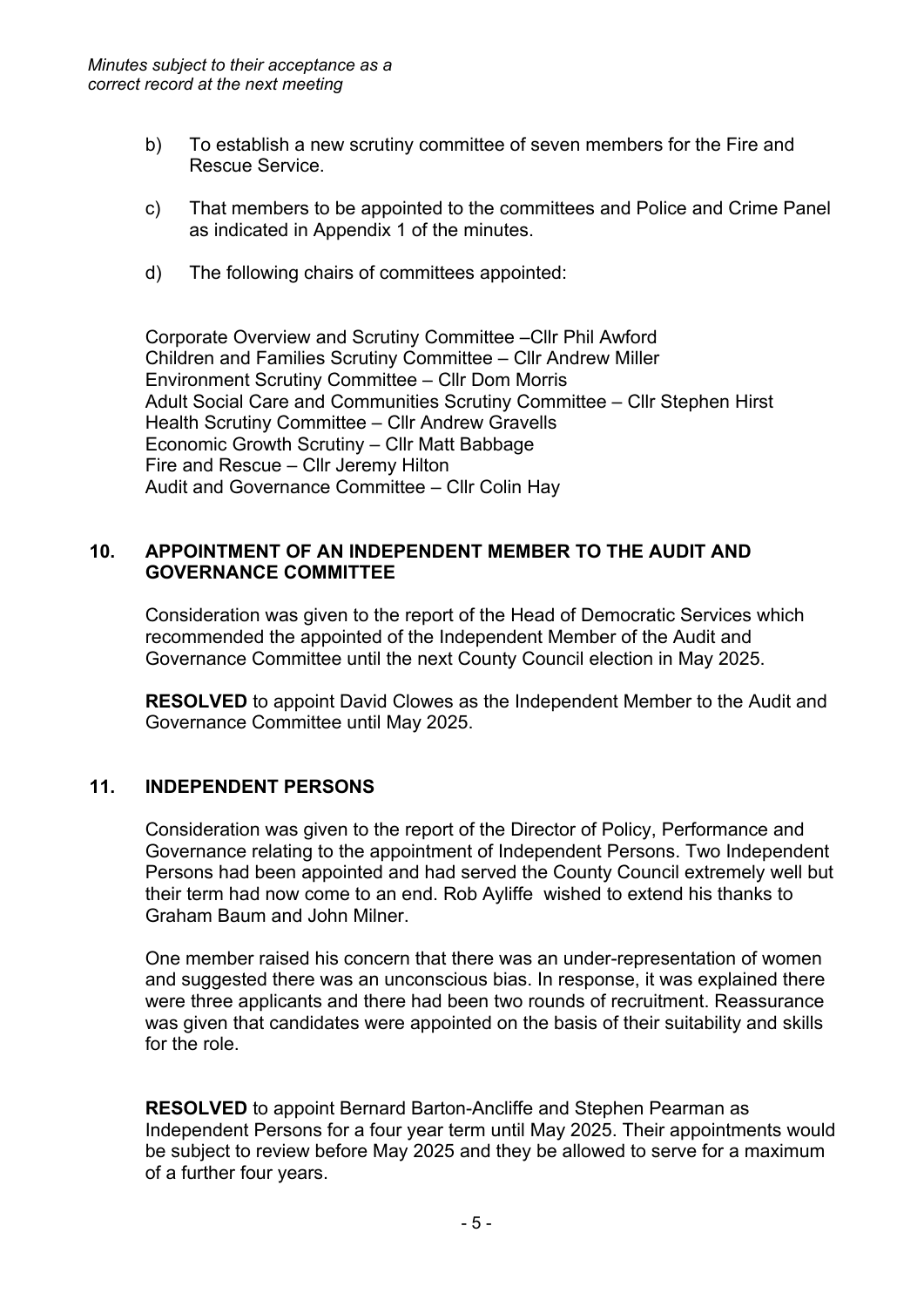## **12. POLITICAL ASSISTANTS**

Consideration was given to the report of the Head of Democratic Services setting out the legal position regarding the appointment of Political Assistants. It was outlined that Political Assistants worked under the direction of their Political Group Leader but were line managed within Democratic Services.

The Leader of the Council thanked the Conservative Group's former political researcher Richard Coates for his work at the Council.

**RESOLVED** to appoint political assistants for qualifying groups for the term of the Council.

## **13. CALENDAR OF MEETINGS FOR 2022**

**RESOLVED** to approve the calendar of meetings for 2022 as shown at Appendix 2 of the minutes.

## **CHAIRPERSON**

Meeting concluded at 11.05 am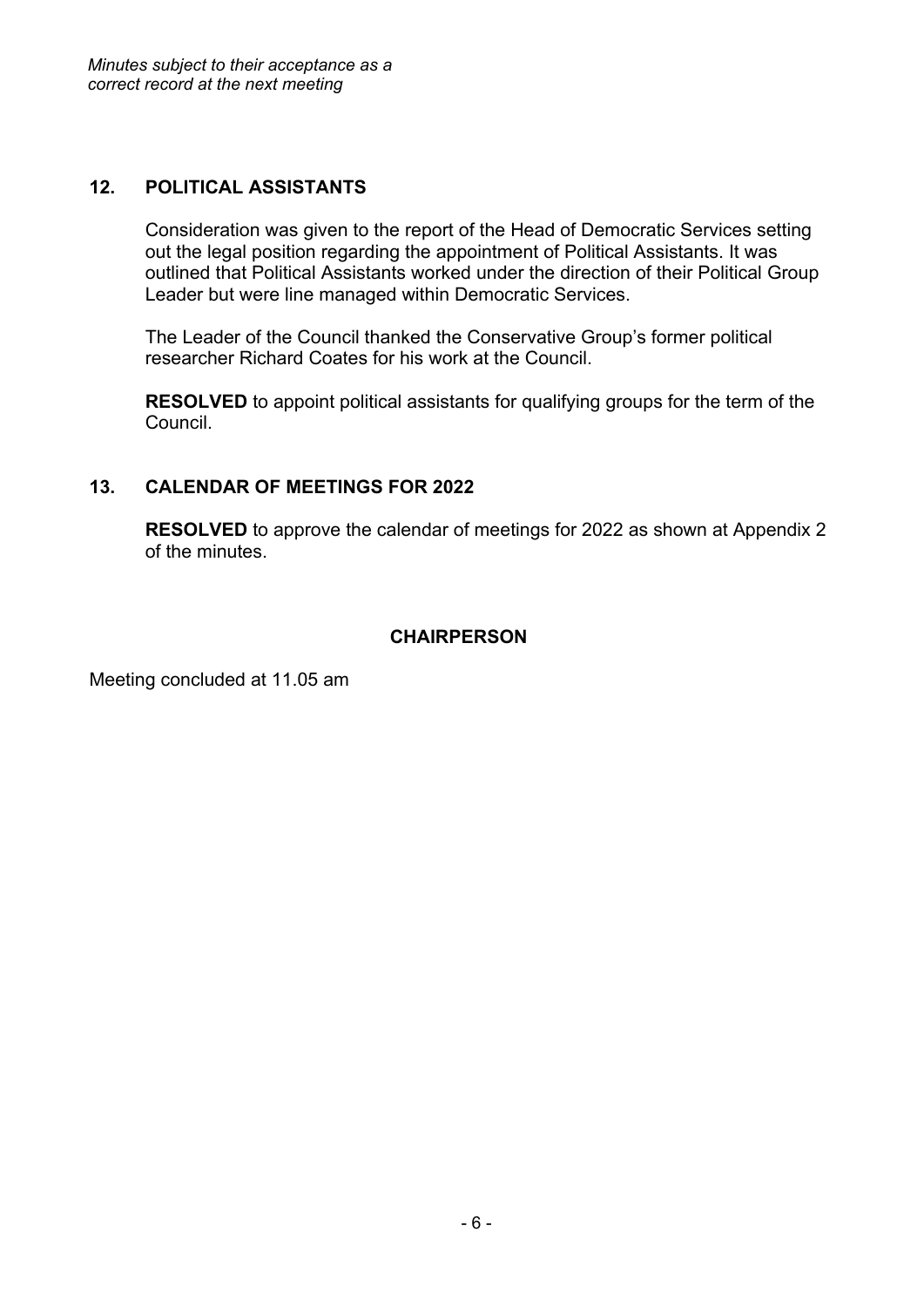

# **19 May 2021**

# **COUNCIL COMMITTEES**

## **A1 Chairs of the Scrutiny Committees and the Audit and Governance Committee**

|                                                            |                                                                                                                                                          |                           |               |                      | Minute Item 9  |  |  |
|------------------------------------------------------------|----------------------------------------------------------------------------------------------------------------------------------------------------------|---------------------------|---------------|----------------------|----------------|--|--|
|                                                            | Gloucestershire                                                                                                                                          |                           |               |                      |                |  |  |
|                                                            | COUNTY COUNCIL<br>19 May 2021                                                                                                                            |                           |               |                      |                |  |  |
|                                                            |                                                                                                                                                          |                           |               |                      |                |  |  |
|                                                            |                                                                                                                                                          | <b>COUNCIL COMMITTEES</b> |               |                      |                |  |  |
|                                                            | <b>Chairs of the Scrutiny Committees and the Audit and Governance</b><br><b>Committee</b>                                                                |                           |               |                      |                |  |  |
|                                                            | <b>Phil Awford</b><br><b>Corporate Overview Scrutiny Committee</b>                                                                                       |                           |               |                      |                |  |  |
|                                                            | <b>Children and Families Scrutiny Committee</b>                                                                                                          |                           |               | <b>Andrew Miller</b> |                |  |  |
|                                                            | <b>Economic Growth Scrutiny Committee</b>                                                                                                                |                           |               | Matt Babbage         |                |  |  |
|                                                            | <b>Environment Scrutiny Committee</b>                                                                                                                    |                           |               |                      | Dominic Morris |  |  |
|                                                            | Fire and Rescue Scrutiny Committee                                                                                                                       |                           |               | Jeremy Hilton        |                |  |  |
| <b>Andrew Gravells</b><br><b>Health Scrutiny Committee</b> |                                                                                                                                                          |                           |               |                      |                |  |  |
|                                                            | Adult Social Care and Communities Scrutiny Committee                                                                                                     |                           |               | <b>Stephen Hirst</b> |                |  |  |
|                                                            | <b>Audit and Governance Committee</b>                                                                                                                    |                           |               | Colin Hay            |                |  |  |
| <b>CC</b>                                                  | <b>Corporate Overview Scrutiny Committee</b><br>Cons                                                                                                     | Lib Dem                   | Lab           |                      | Green          |  |  |
| nbers                                                      | 7                                                                                                                                                        | 4                         | 1             |                      | 1              |  |  |
| 13                                                         | Awford, Phil                                                                                                                                             | Evans, Ben                | Bloxsom, John |                      | Turner, Chloe  |  |  |
|                                                            | Babbage, Matt                                                                                                                                            | Harris, Joe               |               |                      |                |  |  |
|                                                            | Gravells, Andrew                                                                                                                                         | Hilton, Jeremy            |               |                      |                |  |  |
|                                                            | Hale, Terry<br>Hirst, Stephen                                                                                                                            | Spivey, Lisa              |               |                      |                |  |  |
|                                                            | Miller, Andrew                                                                                                                                           |                           |               |                      |                |  |  |
|                                                            | Morris, Dominic                                                                                                                                          |                           |               |                      |                |  |  |
| iCC                                                        | membership of this committee should include chairs of the other scrutiny committees.<br><b>Scrutiny Committees</b><br>dren and Families Scrutiny<br>Cons | Lib Dem                   | Lab           |                      | Green          |  |  |
| nbers                                                      | 5                                                                                                                                                        | $\overline{2}$            | 1             |                      | 1              |  |  |
|                                                            |                                                                                                                                                          | Page 1                    |               |                      |                |  |  |

#### **A2 Corporate Overview Scrutiny Committee**

| <b>GCC</b> | Cons             | Lib Dem        | Lab           | Green         |
|------------|------------------|----------------|---------------|---------------|
| members    |                  | 4              |               |               |
| 13         | Awford, Phil     | Evans, Ben     | Bloxsom, John | Turner, Chloe |
|            | Babbage, Matt    | Harris, Joe    |               |               |
|            | Gravells, Andrew | Hilton, Jeremy |               |               |
|            | Hale, Terry      | Spivey, Lisa   |               |               |
|            | Hirst, Stephen   |                |               |               |
|            | Miller, Andrew   |                |               |               |
|            | Morris, Dominic  |                |               |               |

The membership of this committee should include chairs of the other scrutiny committees.

#### **A3 Scrutiny Committees**

## **Children and Families Scrutiny**

| GCC     | Cons | Lib<br>$\sim$<br>Jem | ∟ab | Green |
|---------|------|----------------------|-----|-------|
| members |      |                      |     |       |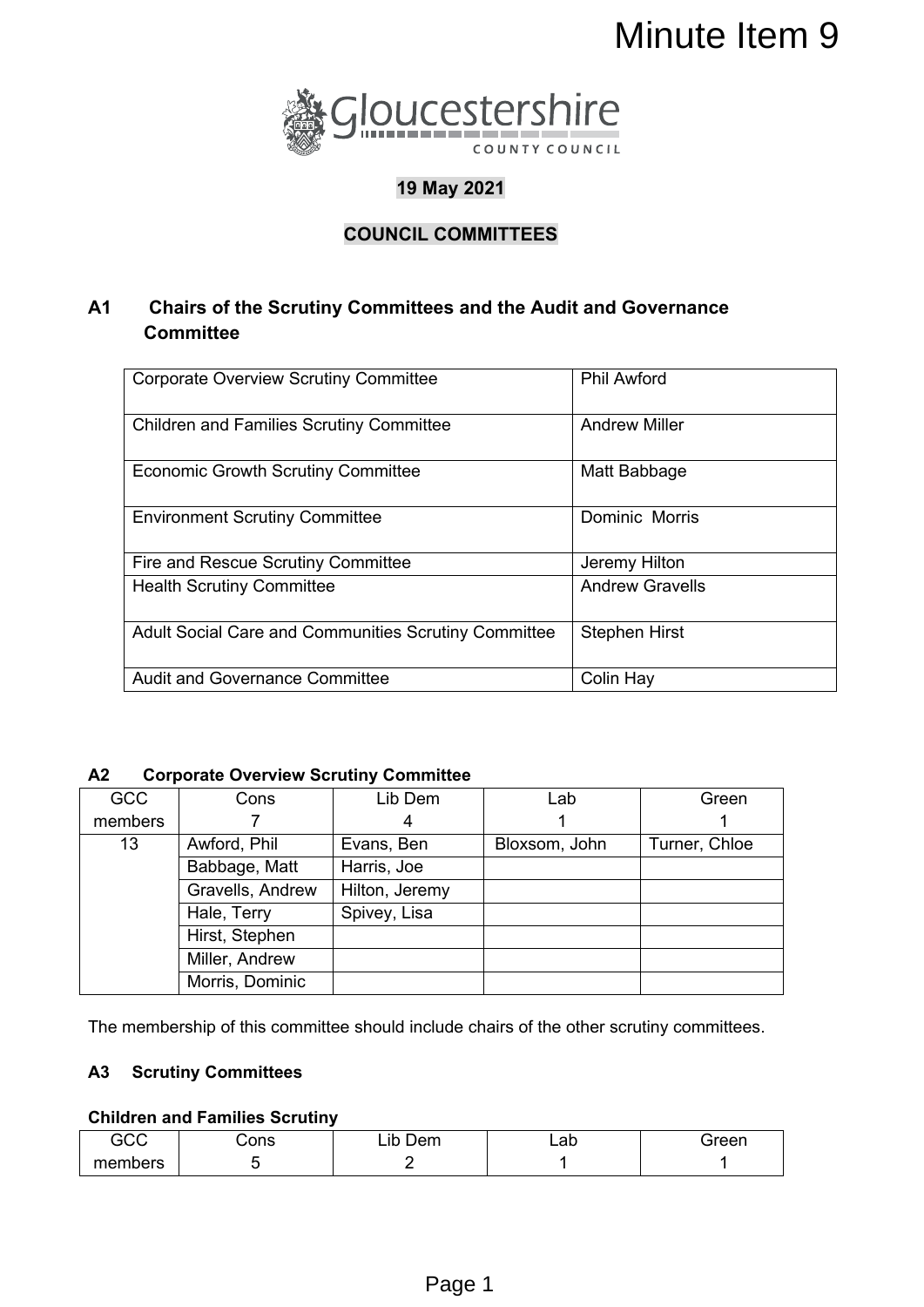| 9 | Chambers,         | Cohen, Linda | Drew, David | Hoyland, |
|---|-------------------|--------------|-------------|----------|
|   | Alastair          |              |             | Rebekah  |
|   | Housden, Nick     | Evans, Ben   |             |          |
|   | Mackenzie-        |              |             |          |
|   | Charrington, Mark |              |             |          |
|   | Miller, Andrew    |              |             |          |
|   | Nelson, Emma      |              |             |          |

## **Economic Growth Scrutiny**

| <b>GCC</b> | Cons            | Lib Dem          | Lab | Green |
|------------|-----------------|------------------|-----|-------|
| members    |                 |                  |     |       |
|            | Babbage, Matt   | Baker, Paul      |     |       |
|            | Chambers,       | Halifax, Rebecca |     |       |
|            | Alastair        |                  |     |       |
|            | Morris, Dominic | Whyborn, Roger   |     |       |
|            | Vines, Rob      |                  |     |       |

## **Environment Scrutiny**

| <b>GCC</b> | Cons            | Lib Dem          | Lab | Green            |
|------------|-----------------|------------------|-----|------------------|
| members    | 5               |                  |     |                  |
| 9          | Awford, Phil    | Hegenbarth, Alex |     | McFarling, Chris |
|            | Morris, Dominic | Moseley, Gill    |     |                  |
|            | Patel, Saj      | Whyborn, Roger   |     |                  |
|            | Preest, Alan    |                  |     |                  |
|            | Williams, Sue   |                  |     |                  |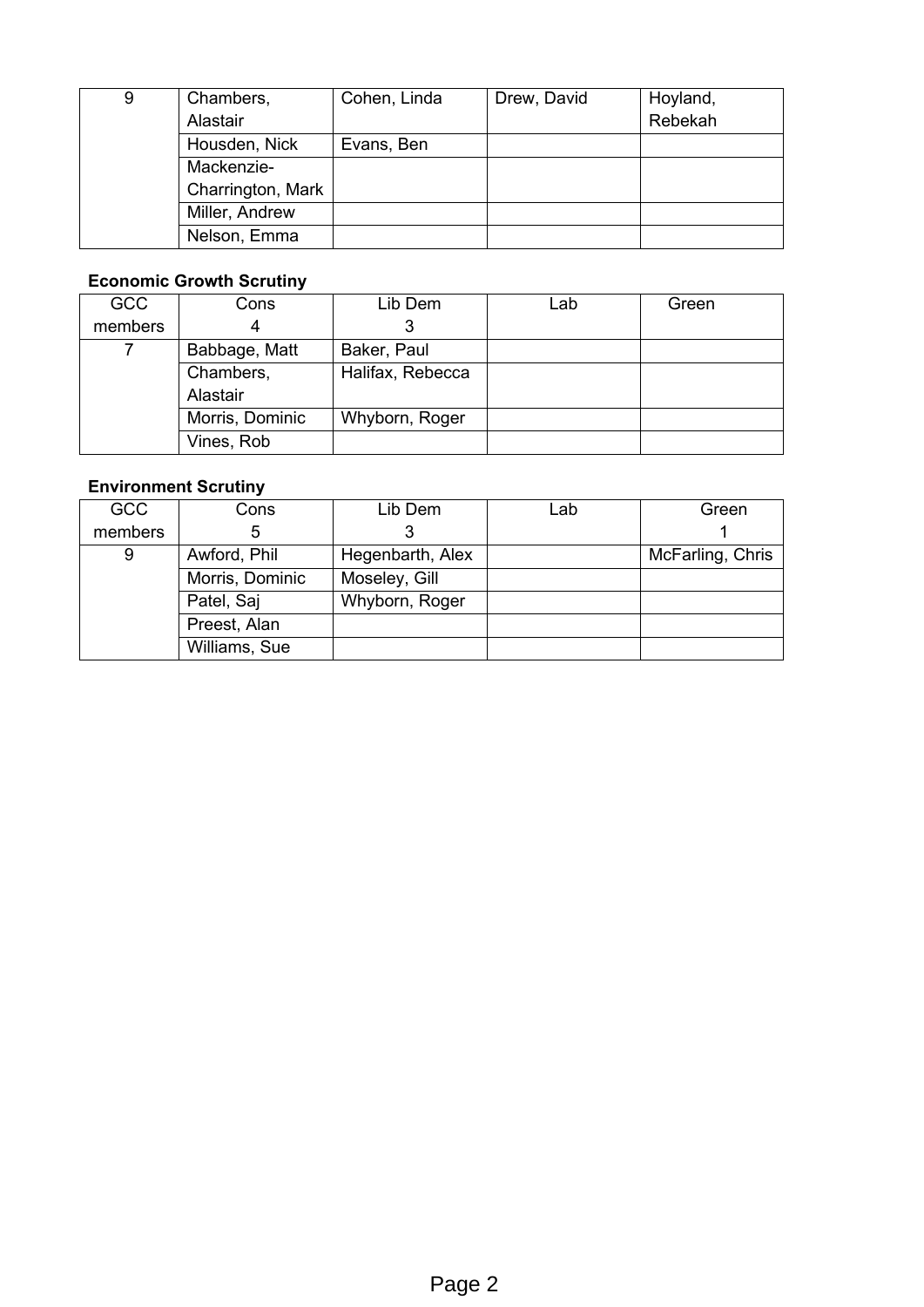#### **Fire and Rescue Scrutiny Committee**

| <b>GCC</b> | Cons              | Lib Dem        | Lab           | Green |
|------------|-------------------|----------------|---------------|-------|
| members    | 4                 |                |               |       |
|            | Housden, Nick     | Fisher, Bernie | Thomas, Wendy |       |
|            | Mackenzie-        | Hilton, Jeremy |               |       |
|            | Charrington, Mark |                |               |       |
|            | Tipper, Brian     |                |               |       |
|            | Tracey, Pam       |                |               |       |

### **Health Scrutiny**

| <b>GCC</b> | Cons             | Lib Dem       | Lab         | Green |
|------------|------------------|---------------|-------------|-------|
| members    | 5                |               |             |       |
| 9          | Gravells, Andrew | Brown, David  | Drew, David |       |
|            | Fifield, Stephan | Cohen, Linda  |             |       |
|            | Hirst, Stephen   | Moseley, Gill |             |       |
|            | Preest, Alan     |               |             |       |
|            | Vines, Rob       |               |             |       |

## **Adult Social Care and Communities Scrutiny**

| <b>GCC</b> | Cons              | Lib Dem      | Lab             | Green      |
|------------|-------------------|--------------|-----------------|------------|
| members    | 5                 |              |                 |            |
| 9          | Chambers,         | Spivey, Lisa | Robinson, Steve | Cody, Cate |
|            | Alastair          |              |                 |            |
|            | Hale, Terry       | Williams,    |                 |            |
|            |                   | Suzanne      |                 |            |
|            | Hirst, Stephen    |              |                 |            |
|            | Mackenzie-        |              |                 |            |
|            | Charrington, Mark |              |                 |            |
|            | Tracey, Pam       |              |                 |            |

## **A4 Audit and Governance Committee**

| <b>GCC</b> | Cons             | Lib Dem           | Lab           | Green         |
|------------|------------------|-------------------|---------------|---------------|
| members    | 6                |                   |               |               |
| 11         | Babbage, Matt    | Hay, Colin        | Bloxsom, John | Turner, Chloe |
|            | Fifield, Stephan | Hegenbarth, Alex  |               |               |
|            | Hirst, Stephen   | Willingham, David |               |               |
|            | Preest, Alan     |                   |               |               |
|            | Tipper, Brian    |                   |               |               |
|            | Williams, Sue    |                   |               |               |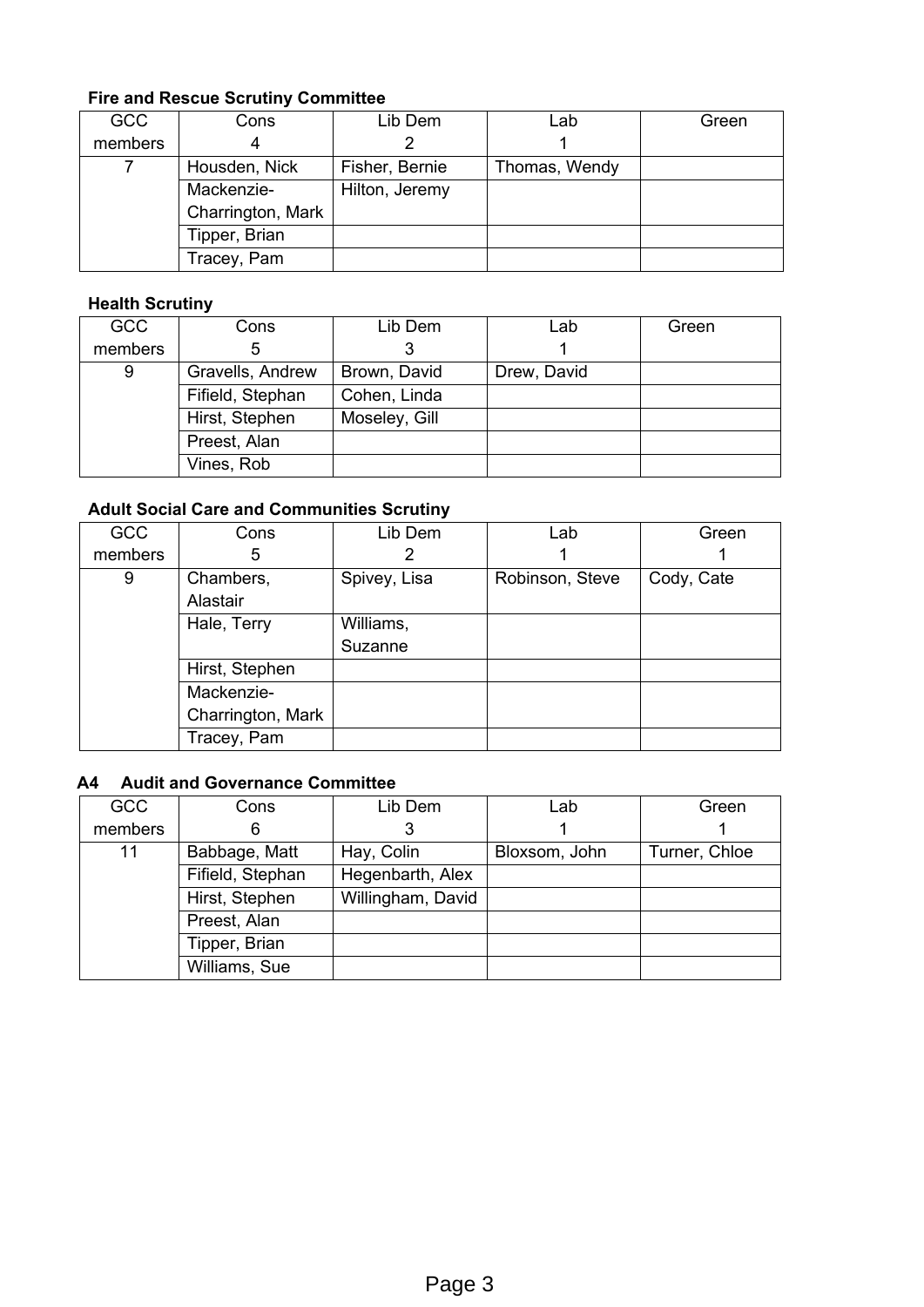#### **A5 Appeals Committee**

| GCC              | Cons           | Lib Dem          | Lab             | Green    |
|------------------|----------------|------------------|-----------------|----------|
| members          | 8              | 5                |                 |          |
| 15 <sub>15</sub> | Awford, Phil   | Baker, Paul      | Robinson, Steve | Hoyland, |
|                  |                |                  |                 | Rebekah  |
|                  | Chambers,      | Fisher, Bernie   |                 |          |
|                  | Alastair       |                  |                 |          |
|                  | Hale, Terry    | Halifax, Rebecca |                 |          |
|                  | Hirst, Stephen | Spivey, Lisa     |                 |          |
|                  | Housden, Nick  | Whyborn, Roger   |                 |          |
|                  | Mackenzie-     |                  |                 |          |
|                  | Charrington,   |                  |                 |          |
|                  | Mark           |                  |                 |          |
|                  | Preest, Alan   |                  |                 |          |
|                  | Vines, Rob     |                  |                 |          |

#### **A6 Appointments Committee**

| <b>GCC</b> | Cons          | Lib Dem          | Lab           | Green |
|------------|---------------|------------------|---------------|-------|
| members    | 4             |                  |               |       |
|            | Harman, Tim   | Halifax, Rebecca | Thomas, Wendy |       |
|            | Hawthorne,    | Hodgkinson, Paul |               |       |
|            | <b>Mark</b>   |                  |               |       |
|            | Norman, Dave  |                  |               |       |
|            | Stowe, Lynden |                  |               |       |

At least one member of the Appointments Committee must be a member of the Cabinet.

#### **A7 Constitution Committee**

| <b>GCC</b>                                | Cons        | Lib Dem          | Lab           | Green |
|-------------------------------------------|-------------|------------------|---------------|-------|
| members                                   | 5           | 3                |               |       |
| 9                                         | Hawthorne,  | Hay, Colin       | Bloxsom, John |       |
|                                           | <b>Mark</b> |                  |               |       |
| Norman, Dave                              |             | Hilton, Jeremy   |               |       |
| Robinson,                                 |             | Hodgkinson, Paul |               |       |
| Philip<br>Stowe, Lynden<br>Miller, Andrew |             |                  |               |       |
|                                           |             |                  |               |       |
|                                           |             |                  |               |       |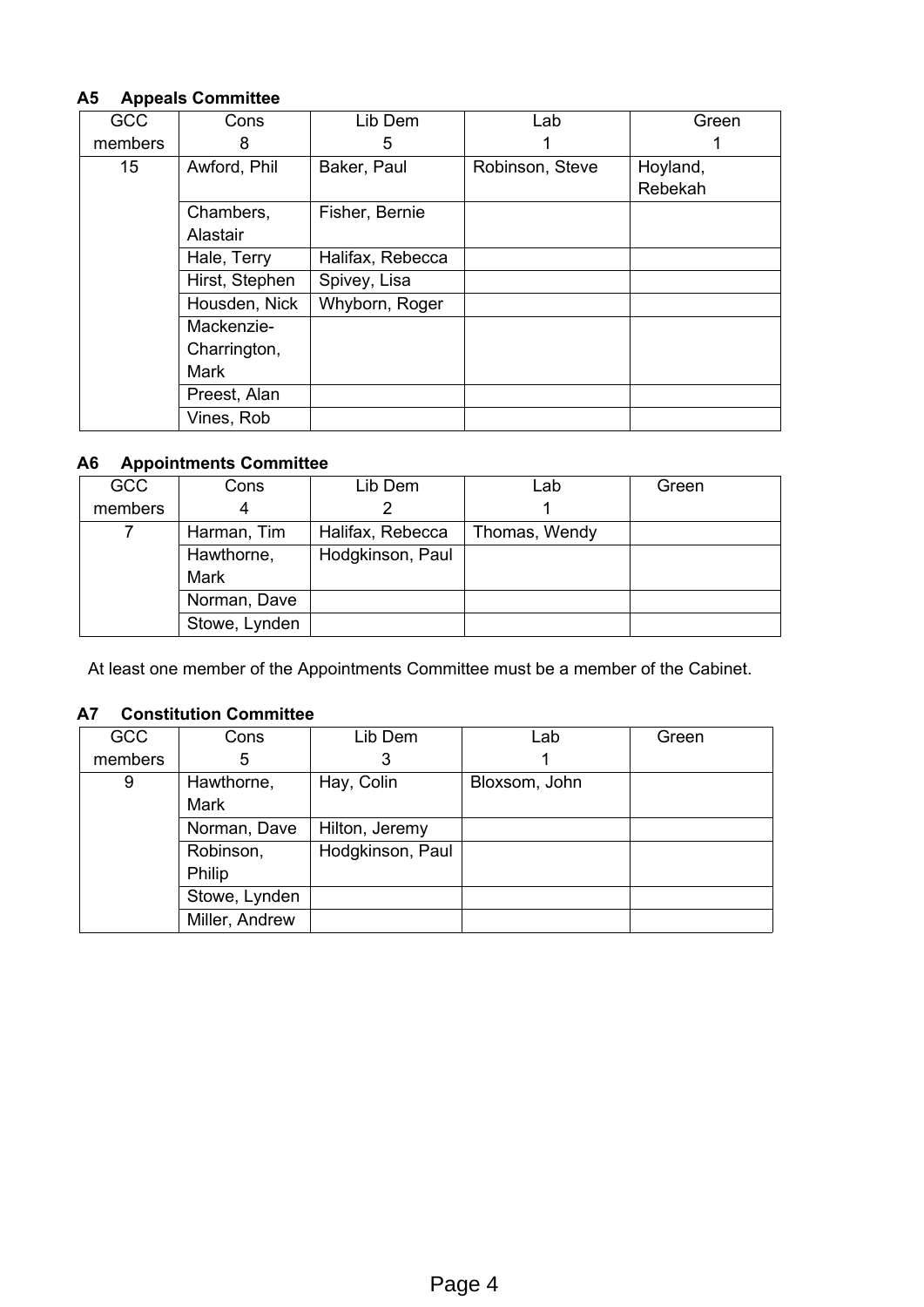## **A8 Planning Committee**

| <b>GCC</b>      | Cons          | Lib Dem             | Lab            | Green            |
|-----------------|---------------|---------------------|----------------|------------------|
| members         | 8             | 5                   |                |                  |
| 15 <sub>2</sub> | Awford, Phil  | Brown, David        | Morgan, Graham | McFarling, Chris |
|                 | Chambers,     | Baker, Paul         |                |                  |
|                 | Alastair      |                     |                |                  |
|                 | Hale, Terry   | Cohen, Linda        |                |                  |
|                 | Mackenzie-    | Fisher, Bernie      |                |                  |
|                 | Charrington,  |                     |                |                  |
|                 | Mark          |                     |                |                  |
|                 | Morris,       | <b>Moseley Gill</b> |                |                  |
|                 | Dominic       |                     |                |                  |
|                 | Tracey, Pam   |                     |                |                  |
|                 | Vines, Rob    |                     |                |                  |
|                 | Williams, Sue |                     |                |                  |

## **A9 Regulatory Committees**

## **Commons and Rights of Way Committee**

| <b>GCC</b> | Cons          | Lib Dem           | Lab            | Green    |
|------------|---------------|-------------------|----------------|----------|
| members    | 5             |                   |                |          |
| 9          | Awford, Phil  | Hegenbarth, Alex  | Morgan, Graham | Hoyland, |
|            |               |                   |                | Rebekah  |
|            | Mackenzie-    | Willingham, David |                |          |
|            | Charrington,  |                   |                |          |
|            | Mark          |                   |                |          |
|            | Morris,       |                   |                |          |
|            | Dominic       |                   |                |          |
|            | Vines, Rob    |                   |                |          |
|            | Williams, Sue |                   |                |          |

## **Safety and Licensing Committee**

| <b>GCC</b> | Cons         | Lib Dem           | Lab | Green      |
|------------|--------------|-------------------|-----|------------|
| members    | 5            | 3                 |     |            |
| 9          | Chambers,    | Halifax, Rebecca  |     | Cody, Cate |
|            | Alastair     |                   |     |            |
|            | Mackenzie-   | Spivey, Lisa      |     |            |
|            | Charrington, |                   |     |            |
|            | <b>Mark</b>  |                   |     |            |
|            | Nelson, Emma | Willingham, David |     |            |
|            | Patel, Saj   |                   |     |            |
|            | Vines, Rob   |                   |     |            |